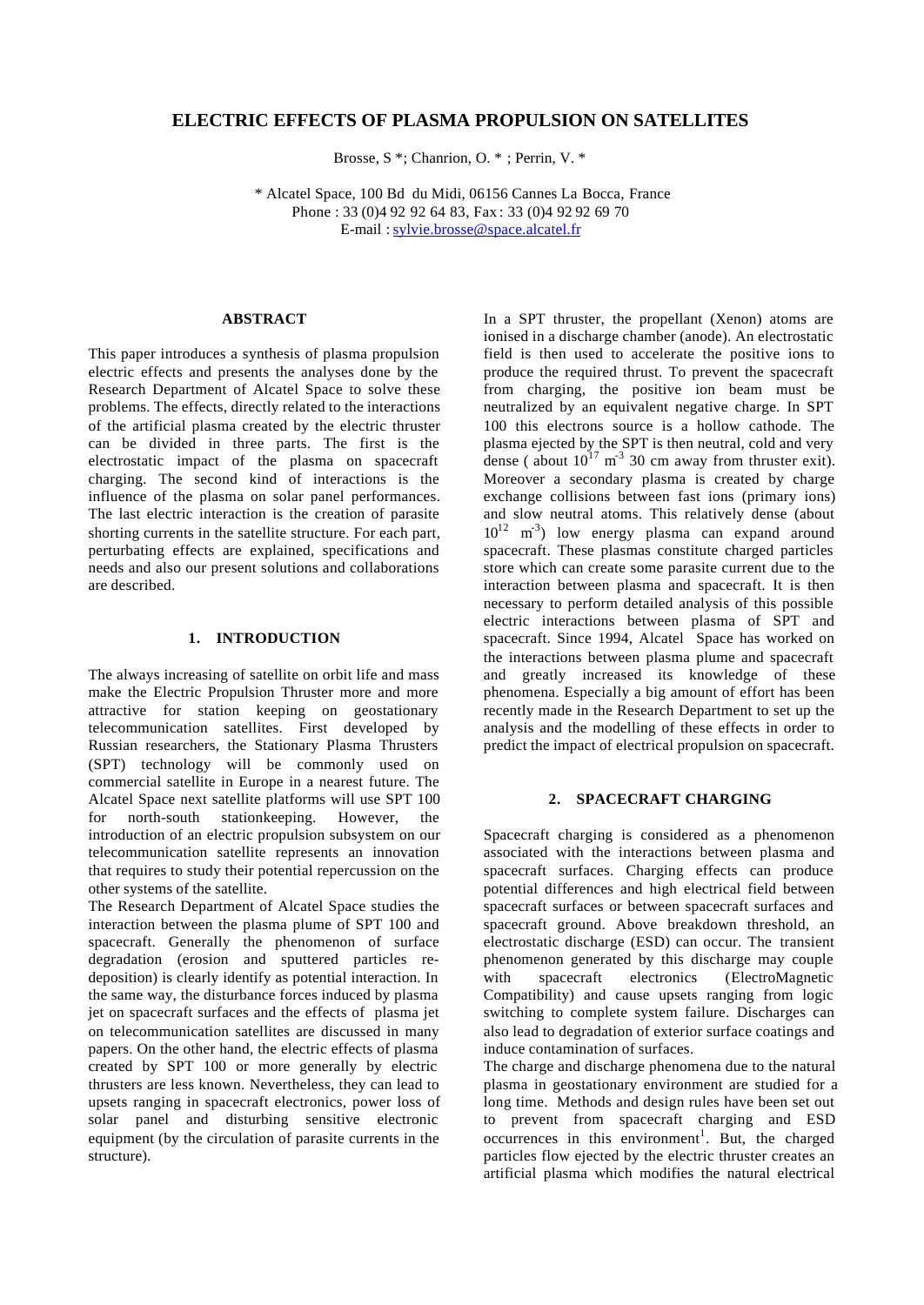environment of the spacecraft. The software  $ESCAPE<sup>2</sup>$ (ElectroStatic Charging in Artificial Plasma Environment) developed in collaboration with the RIAME (Research Institute of Applied Mechanics and Electrodynamics in Moscow) simulates the electrostatic charging of a spacecraft with electric propulsion on board in geo-stationnary environment. This software calculates the modification of spacecraft surfaces charges and potentials due to the plasma of the electrical propulsion. Its main inputs, in addition to the geometrical description of spacecraft, the physical properties of surface materials and the parameters describing the geo-stationnary environment, are the location of the thruster, the direction of the plume and the distribution in angle of the particles (ions and electrons) velocity and current density. The outputs are the time dependence of potentials and electrical fields for surfaces cells, the time dependence of the current density of each type of particle (current balance) on surface cells, the 3-D visualisation with color indication of the potentials and electric fields on surfaces (figure 1) and visualisation of ions and electrons trajectories coming from the electric thruster (figure 2).



Figure 1 : 3D visualisation of surface potentials

The study of the capabilities of this new software is now in progress at Alcatel.

Escape will be used to predict the surface potentials when spacecraft is submitted to both geostationary environment (geomagnetic substorms) and plasma from the electric thruster.

This prediction is necessary to verify that the surface potentials meet the specifications (classical tolerable levels according to the NASA guidelines, -1000V and  $+500V$ ).



Figure 2 : particles trajectories from SPT thruster

#### **3. SOLAR PANEL POWER LOSS**

When the solar panel is in contact with a dense and cold plasma, it can, because of its active tension, collect a parasitic current from the plasma which passes through the solar cells and creates a power loss. This power loss is mainly function of the plasma characteristics (density and energy), solar array active voltage and spacecraft structure characteristics. The collection of parasitic current can arise from interaction between the solar array and the ambient space plasma (in Low Earth Orbit) or interaction between the solar array and the low energy dense plasma emitted from electric thruster<sup>3</sup>.

Examine the voltage-current characteristics of a conductive element immersed in a plasma. The active voltage is externally applied and the current collected from the plasma is measured. This is the principle of a Langmuir probe. The typical curve obtained is given figure 3.



Figure 3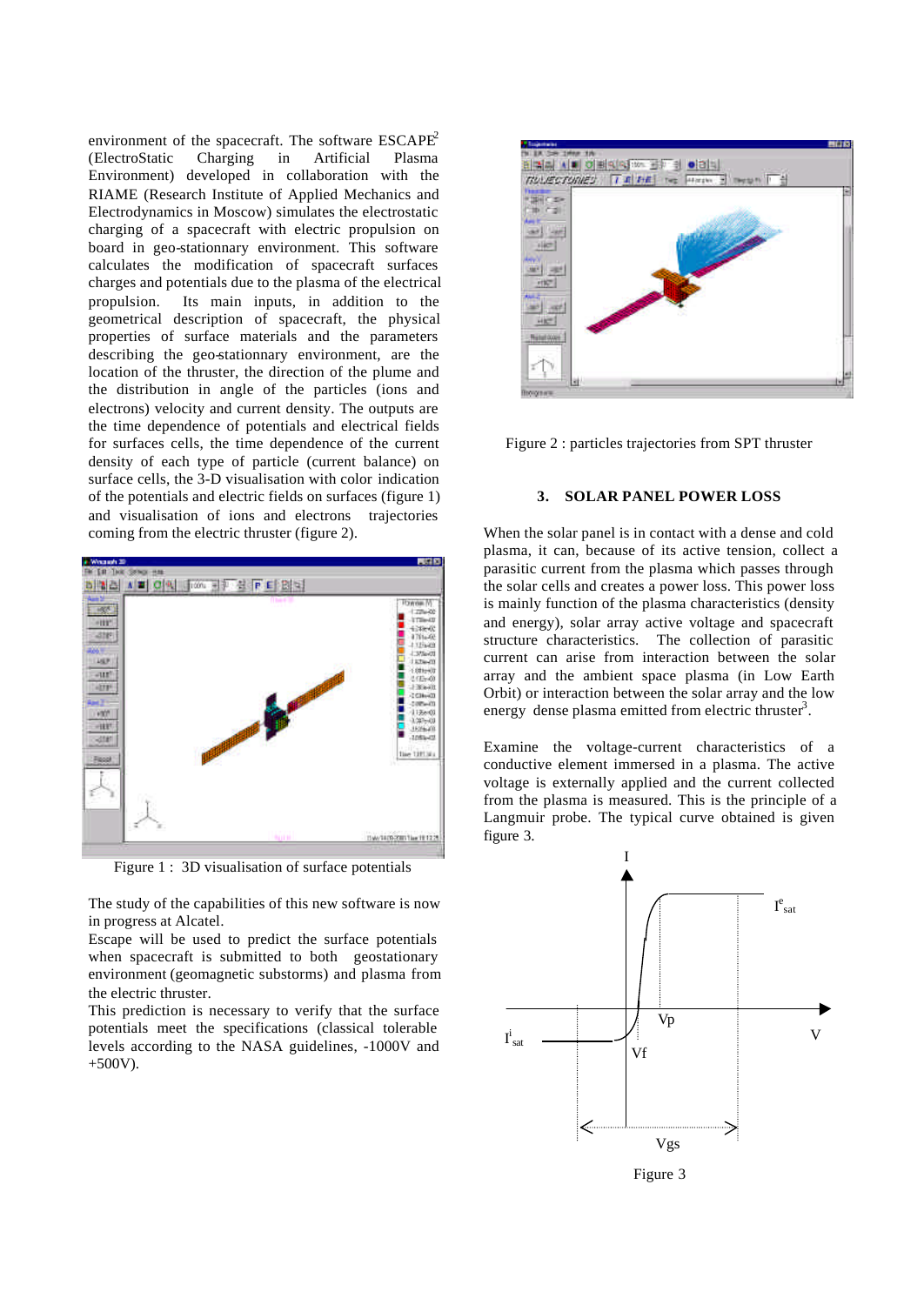If the probe is not polarised, the potential  $V_f$  at which the probe fits corresponds to the equilibrium state where the sum of current on the probe is zero.

At the plasma potential  $V_p$ , the probe doesn't disturb the particles trajectories. The charged particles migrate to the probe because of their thermal velocities. Since electrons move much faster than ions because of their small mass, the probe collects predominantly electron current. If the probe voltage is superior to Vp, the ions are repelled and the probe collects mainly electrons  $(I<sup>e</sup><sub>sat</sub>)$ . On the contrary, at large negative value (V<<Vp) nearly all of the electrons are repelled, and we have only an ions current  $(I<sup>i</sup><sub>sat</sub>)$ .

Between  $V_f$  and  $V_p$  (transition region), the electrons begin to be repelled and the ions accelerated. If the electrons distribution is Maxwellian, the shape of the curve here is exponential : Je= Jeo exp  $[-e (V-V_p)/kT_e]$ . So if the electron energy, Te, is low the current increases rapidly between  $V_f$  and  $V_p$ . In other words, this transition region is very small.

A spacecraft in space environment or in any other plasma acts like a Langmuir Probe. Each surface of the spacecraft will assume the floating potential  $(V_f)$ , function in this case of the surface material characteristics. More particularly, the passive conductive structure of spacecraft will adjust itself to the floating potential. But, a solar array is an active system. By the working of solar cells, the solar array develops active voltage. If we consider that the solar array is constituted of only one string of the solar array, the voltage is distributed along the string as shown on the figure 4. In a cold and dense plasma the active voltage Vgs is higher than the interval [Vf; Vp] (see figure 3). The floating condition for the solar array requires that the zero potential point of the array adjusts itself so that no net current is collected; that is, the collection of ions equals the collection of electrons. In balancing currents, the spacecraft conducting-area must be taken into account. In theses conditions, in a dense and cold plasma some cells will collect a high electrons current  $(I_{sat}^{\hat{e}})$  whereas the other part of cells will collect  $ions^{4,5}:$ 



The electrons collected by the cells generate a parasiticcurrent in these cells. The overall effect on the solar array of parasitic current is to change the effective operating point of the solar array : The current at each solar cell is the sum of normal load current and parasitic current. So as the figure 4 of solar cell I-V curve shows it<sup>6</sup>, when the current increases the potential decreases and so degrades useful array power output.



Figure 4 : Solar cell I-V curve

Extending the operating voltage of solar arrays to higher levels ( $> 100V$ ) requires to consider the power loss due to the interaction with dense and cold plasma. Indeed, the parasitic current collected by the solar cells from the plasma may substantially impact the capability of the array to deliver the required power. In geostationary environment (hot and not very dense plasma) the parasitic current is a very small fraction of the array current and is therefore not observed. But this parasitic current may result from the interaction of spacecraft-generated plasma by electric thruster and high-voltage solar array. The plasma can be either the plasma jet ejected by the thruster. In this case, in our spacecraft configuration, the inboard sections of the solar array will be the most affected. Or it can be the Charge-EXchange plasma (back flow) generated by the electric thruster. This plasma is less dense than the primary plasma jet, but it can be sufficient to generate power loss on some section of solar array. For example if we consider only the first inboard string of our GS ( at about 2.5 m of the thruster ), the density of plasma at this place is about 1.5  $10^{12}$  m<sup>-3</sup> and the temperature is about 2 eV. In this case with SPENVIS/SOLARC, we can estimate the parasitic current. In the conditions described above, the order of magnitude of the parasitic current through one string is about a few mA, that is relatively negligible towards normal load current (about 1-2 A). But it is necessary to estimate more precisely this current because a lot of parameters impact the results: The model of current collection (secondary emission, photoemission), the geostationary environment, the sheath effect on the connectors. Of course, parasitic current can be calculated if the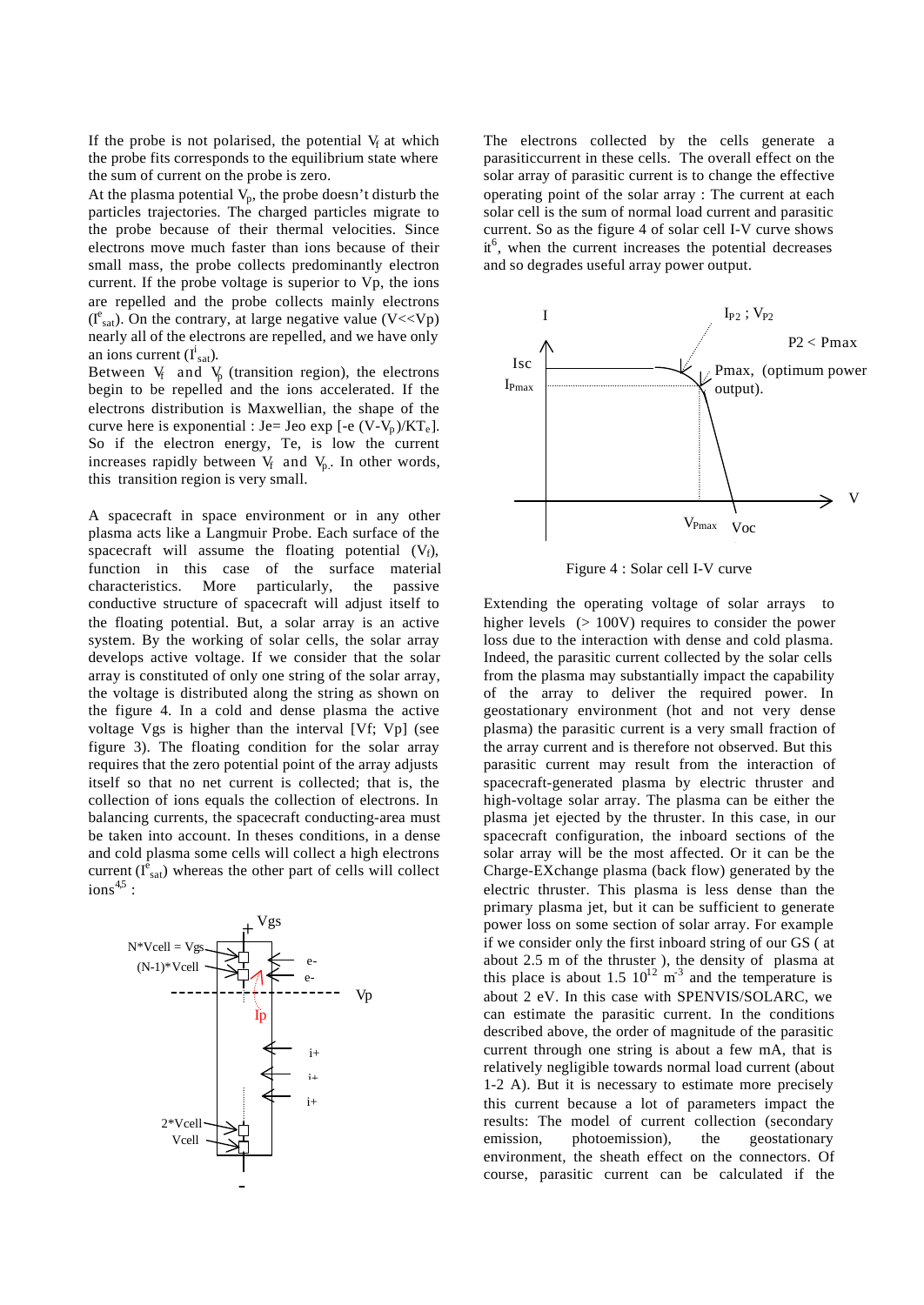collected current is know. But this collected current is mainly function of the plasma characteristics along the solar array. These characteristics vary with the distance between the considered solar array element and the electric thruster. Therefore, the most difficult problem is to obtain the distribution of the characteristics of the plasma created by electric thruster along the solar array.

## **4. SHORTING CURRENT**

If an isolated conducting element is in contact with a plasma which characteristics (Vf and Vp for example) change along this conductor, a shorting current can be created in the conductor. If a difference of potential, due to the modification of the plasma, is applied on the conductor, a shorting current is generated.

For example, suppose a conducting plate (PC) immersed in a plasma divided in two zones. The characteristics of the plasma (Vf, Vp, Te, Jeo, Jio) are not the same in each zone. This configuration is obviously not really physical but it permits to explain the principle. See the figure 5 below:



Figure 5



If we consider the plate only in the zone 1, the floating potential of this part of the plate will be Vf1 on the plot 1. In the same way the floating potential of the plate in the zone 2 will be Vf2 on the plot 2.

As the plate is conductive, the potential of the plate will fit a new floating potential (Vft) to have zero total current . So, as the plots above show it, the part 2 of the plate will collect electrons (point B) from the plasma in the zone 2 and the part 1 will collect ions (point A) of the plasma in the zone 1. Hence, a current is created and circulates on the plate from the part 1 to the part 2. See the figure 6 below :



Figure 6

We would have obtained the same result if we supposed Vf1>Vf2. The only difference is the direction of the shorting current circulation.

We can applied this phenomenon to the impact of the plasmic thruster on spacecraft. Indeed, the potential and more generally the characteristics of the plasma jet ejected from the truster change along the jet line. Therefore, if the plasma jet is in contact with conducting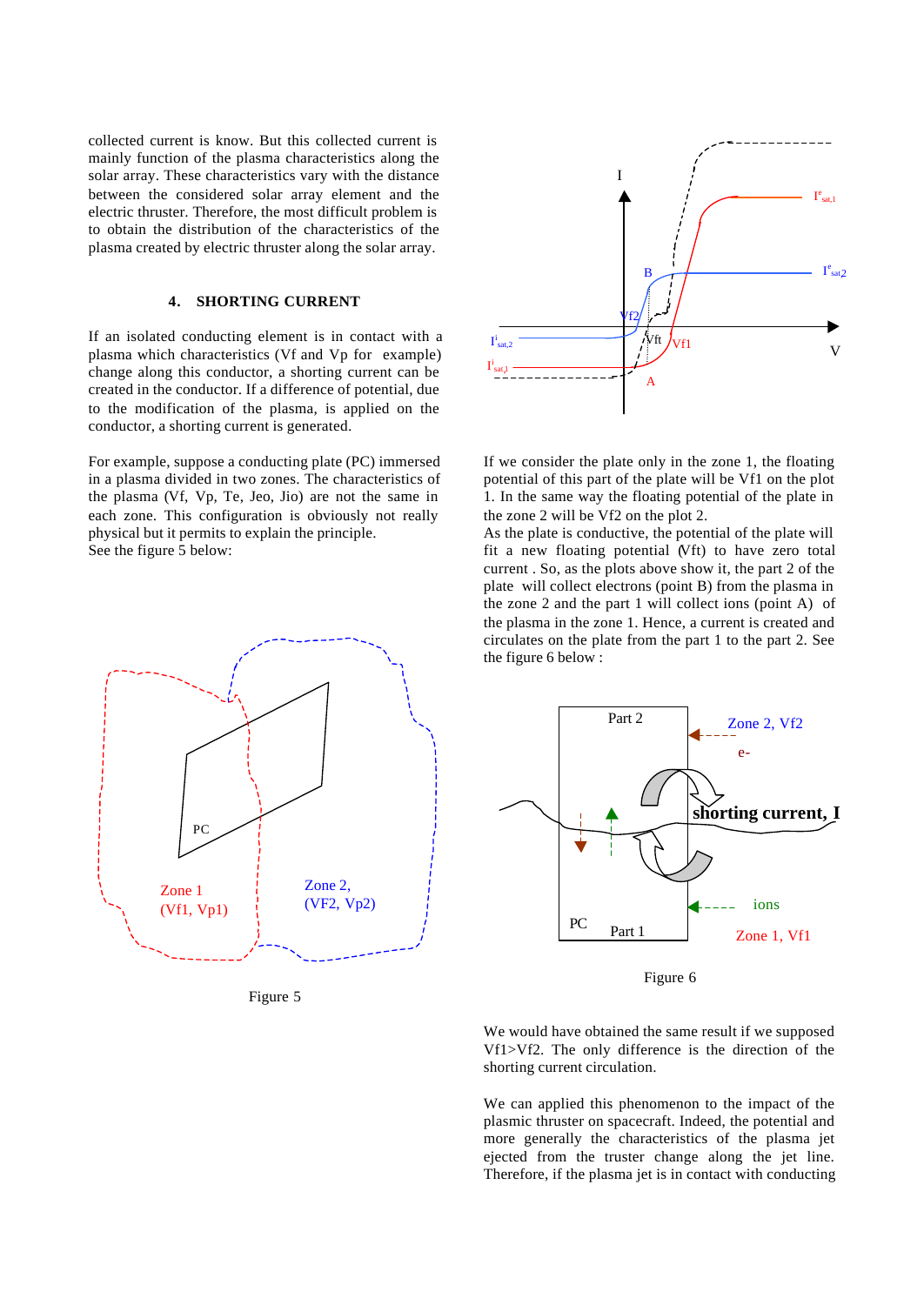elements of SC structure through different zones, a shorting current will be generated in these elements (case 1 of the figure 7 below).

In the same way the secondary plasma produced by the back flow can generate shorting current in the conductive structure of the spacecraft when they are in contact with it (case 2 of the figure 7).

Another case can occur : One part of spacecraft structure, the Solar Array (SA) for example, is in contact with the plasma jet of the thruster while another part is in contact with secondary plasma. In this case, a shorting current will circulate between the solar array and the spacecraft body (case 3 of the figure 7). This case could be critical because these currents create a large current loop (with size equals approximately to the size of the Spacecraft plus the solar array). This current loop oscillates in correlation with the pulses of the EP discharge current and therefore creates magnetic oscillations and consequently potential electromagnetic interference. Moreover, these oscillations increase after some hours of the thruster operating.



Figure 7

This last case is probably the most critical because the plasma ejected by the thruster is cold ( 2 eV ) and very dense (about  $10^{13}$  m<sup>-3</sup> at 4m from the thruster). This plasma can provide a high current density ( about 0.4  $A/m^2$  at 4m from the thruster).

A collaboration with the TsNIIMASH (Moscow) has been built up in order to perform an analytical study on shorting currents generated by the interaction between SPT 100 and spacecraft. In a first phase of the study, an order of magnitude of the shorting currents intensity will be determined to have an estimation of the criticity of this phenomenon. The results will be compared with the specification of common mode emission on structure (Ampere peak versus frequency).

### **5. CONCLUSION**

Fruits of a continuous effort, Alcatel Space has drastically increased its knowledge concerning the electric effects of plasma propulsion on spacecraft. Based on theoretical studies, numerical developments and international collaborations, we can say that no major electric risks are associated with the use of plasma propulsion. The future work of the Alcatel Space Research Department will be to study all these electric effects as a whole. Indeed, these effects are not independent of each other.

# **REFERENCES**

[1] : "Règles de conception et Méthodes de Test Système"

G. Safeno (Alcatel Space Industries, France)

Cours de Technologie Spatiale (CNES), Environnement Spatial, Pévention des Risques liés aux Phénomènes de Charge, juin 1996.

[2] : "ESCAPE : Software Modeling Package for Forecasting the Electrostatic Charging of Satellite with Electric Propulsion in the Ionosphere of Earth"

A.P. Plokhikh, V.G. Malko, V.A. Semenov (Riame, Russia)

C. Berthou, S. Brosse (Alcatel Space Industries, France)

3<sup>rd</sup> International Conference on Spacecraft Propulsion.

[3] : "Effect of Parasitic Plasma Currents on Solar-Array Power output".

Stanley Domitz and Joseph C. Kolecki, NASA Lewis Research Center.

[4] : Environmental Interactions of Solar Generators in Space"

K. Bogus, ESA/ESTEC

Space Environment Technology, CNES, April 1986.

[5] : "Charge des Matériaux et Systèmes en Environnement Spatial" Léon Levy , ONERA/DESP